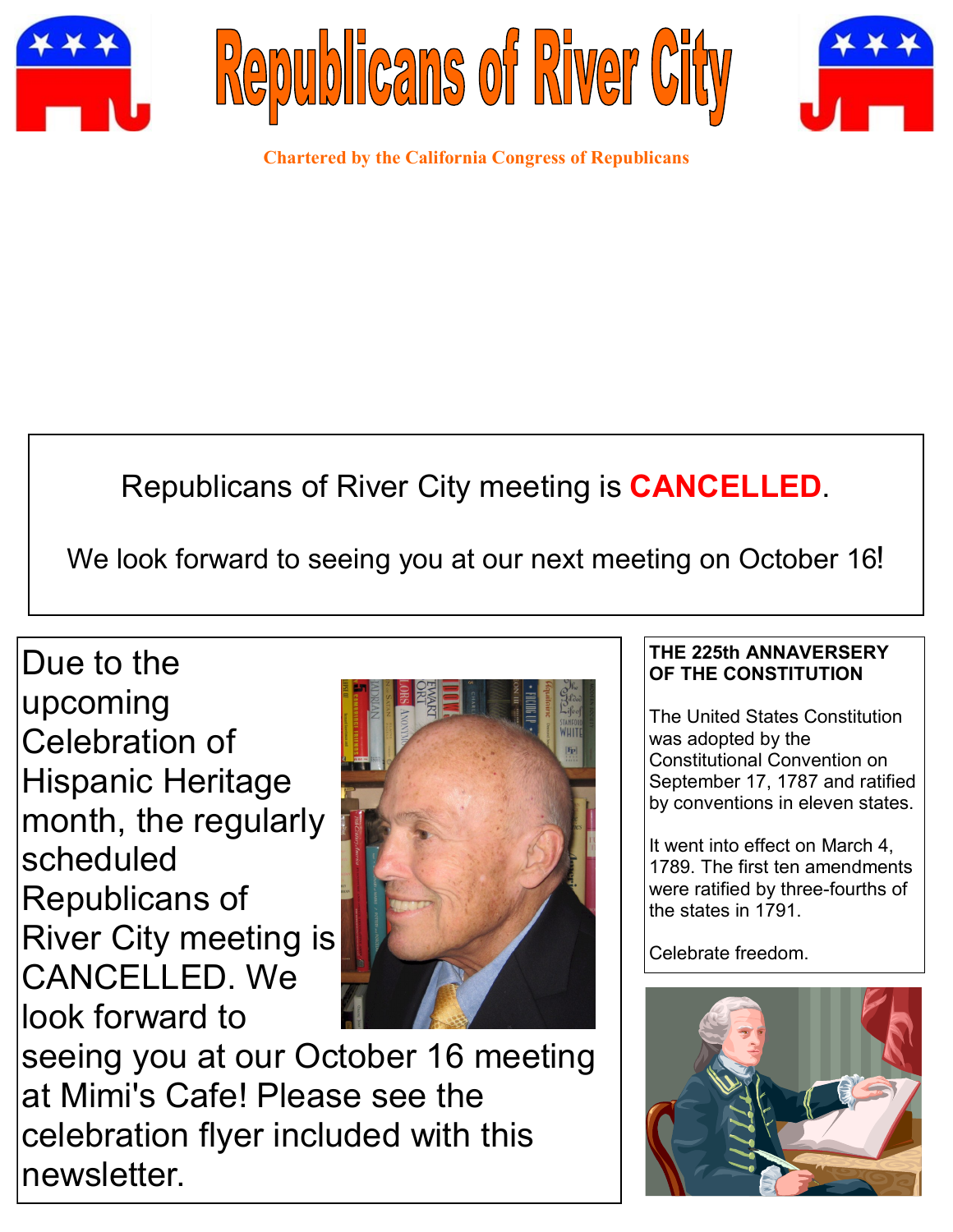### **Page 2**

### OBAMA'S INCOMPETENCE

### **By Carl Burton**

In the past few days, we have learned by news reports just how ill-suited Obama is for the job of President of the United State:

- 1. Obama's aloofness from the process of governing. The reports from Bob Woodward's forthcoming book, The Price of Politics showing how Obama has not been particularly engaged in negotiations with congressional leaders over matters requiring legislative action.
- 2. Obama's failure to attend over half of daily intelligence briefings since he took office, attending none in the six days leading up to and including September 11, 2012.
- 3. His decision to forego meeting with his national security team and congressional leaders in the wake of the attacks on our embassies that day and to jet off instead to a campaign event in Las Vegas.

Our friends in the legacy media, however, would rather focus on criticizing Mitt Romney.



### **Republican Candidates Endorsed by Republicans of River City November 6, 2012 General Election For more information call 916-485-5741**

### College Districts

| Los Rios College          | Terry Cochran           |
|---------------------------|-------------------------|
| San Joaquin Delta College | Elizabeth Yip Blanchard |
| Sierra Joint Community    | Scott Tim Leslie        |

### School Districts

| Center Joint Unified School      | Nancy Anderson  |
|----------------------------------|-----------------|
|                                  | Delrae Pope     |
| Dry Creek Joint Elementary       | Scott B. Otsuka |
| Elk Grove Unified School         | Theresa Beals   |
| Galt Join Union High School      |                 |
| Natomas Unified School           | HK Allen        |
|                                  | Ryan Herche     |
| Placer County Board of Education | Susan Goto      |
| Robla School                     |                 |
| Roseville Join Union High School |                 |
| Sacramento City Unified School   | Ralph Merletti  |
| San Juan Unified School          | Saul Hernandez  |

### City Councils

| Citrus Heights | Sue Frost               |  |  |  |  |  |  |
|----------------|-------------------------|--|--|--|--|--|--|
|                | Jeff Slowey             |  |  |  |  |  |  |
| Elk Grove      | Sophia Scherman (Mayor) |  |  |  |  |  |  |
| Folsom         | Jeff Starsky            |  |  |  |  |  |  |
| Galt           | Barbara Payne           |  |  |  |  |  |  |
|                | Liz Aguire (City Clerk) |  |  |  |  |  |  |
| Rancho Cordova | <b>Brian Danzl</b>      |  |  |  |  |  |  |
|                | David Sander            |  |  |  |  |  |  |
| Sacramento     |                         |  |  |  |  |  |  |

### Sacramento Municipal Utility District

| <b>SMIID</b><br>$\overline{\phantom{a}}$<br>້ |  |
|-----------------------------------------------|--|

### Community Services Districts

| $\sim$<br>Rancho<br>IVI)<br>urieta |
|------------------------------------|
|------------------------------------|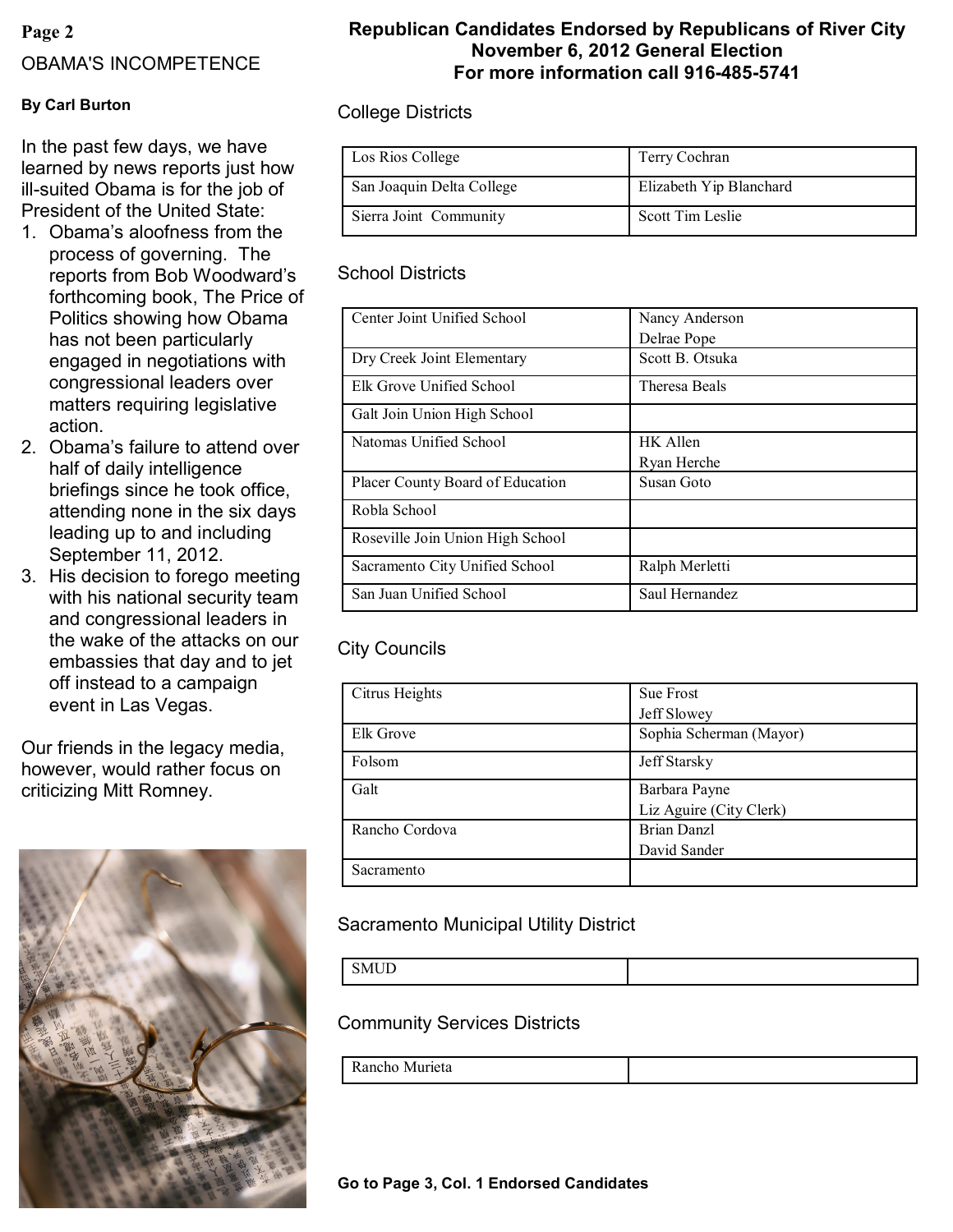### **Republican Candidates Endorsed by Republicans of River City**

### Fire Protection Districts

| Herald Fire             |  |
|-------------------------|--|
| Pacific Fruitridge Fire |  |

### Recreation and Park Districts

| Cordova Recreation and Park             |                       |
|-----------------------------------------|-----------------------|
| Orangevale Recreation and Park          |                       |
| Rio Linda / Elverta Recreation and Park | <b>Stacey Bastian</b> |
|                                         | Mel Griffin           |

### Water Districts

| Carmichael Water                    |                |
|-------------------------------------|----------------|
| Citrus Heights Water                |                |
| Del Paso Manor Water District       |                |
| Fair Oaks Water                     |                |
| Rio Linda / Elverta Community Water | Duane Anderson |
|                                     | Paul Green     |

### Charter Commission

| City of Sacramento | Sondra Betancourt |
|--------------------|-------------------|
|                    | Matthew D. Roy    |
|                    | Shane Singh       |

Check out RRC web site for more endorsements at rrcgop.org

# **Page 3 DEMOCRAT LIES**

### **By Carl Burton**

Democrats accuse Republicans for being responsible for the economic mess that we are in and keep repeating that lie.

But my memory is that Democrats controlled both houses of Congress for much of the period they are talking about and had the majority of state houses during the first half of the Obama administration.

CEO Angelo Mozilo of Countrywide, the leading subprime lender, ran a "Friends of Angelo" program that gave sweetheart deals to leading Democrats lawmakers - Sen. Chris Dodd (D-CT), chairman of the Senate Banking Committee, Senate Budget committee Chair Kent Conrad (D-ND), Fannie Mae CEO and Democratic Party kingmaker Jim Johnson and Congresswomen Nancy Pelosi's son.

While Republican Alphonso Jackson made Angelo's list, the rest of list is skewed towards Democrats - Senator Barbara Boxer, Secretary of Health and Human Services under President Clinton Donna Shalala and current Assistant Democratic Leader Jim Clyburn (D-SC).

**Go to Page 4, Col 1**

## **Republicans of River City Board of Directors:**

Carl Burton, President Fred Hildebrand, Director Betty Axup, 1st Vice President Patty Hildebrand, Director Al Rogel, 2nd Vice President Lynn MacLean, Director Colleen Fitzpatrick, Secretary TBA, Membership Secretary Paul Green, Past President TBA, Treasurer Chris Angle, Director Richard Eigenheer, Director



Volume 2012, Issue 9 P. O. Box 1776 Carmichael, CA 95609-1776

Editor: Carl Burton Telephone 359-5741